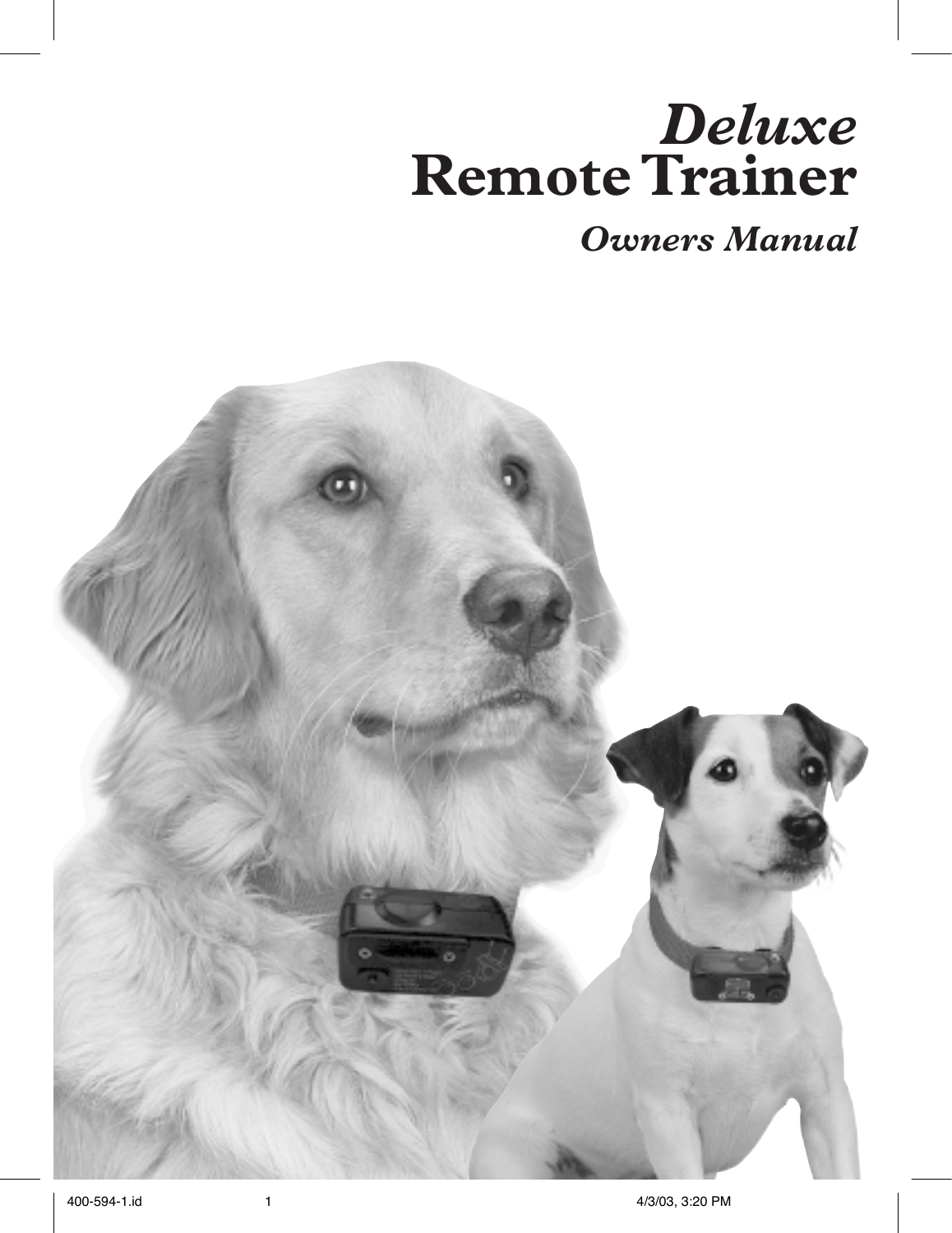## **INSTRUCTION MANUAL**

Thank you for purchasing your Deluxe Remote Trainer, one of the finest training systems available for training your dog. Due to the similarities between the Big and Little dog receivers, both are discussed in this manual. Two simple steps will prepare your unit for use.

**Step I – Insert the batteries in the handheld transmitter and receiver collar. Step II – Activate the receiver collar.**

Please remember to fill out your warranty card before continuing. Either mail the enclosed card or register online at www.petsafe.net.

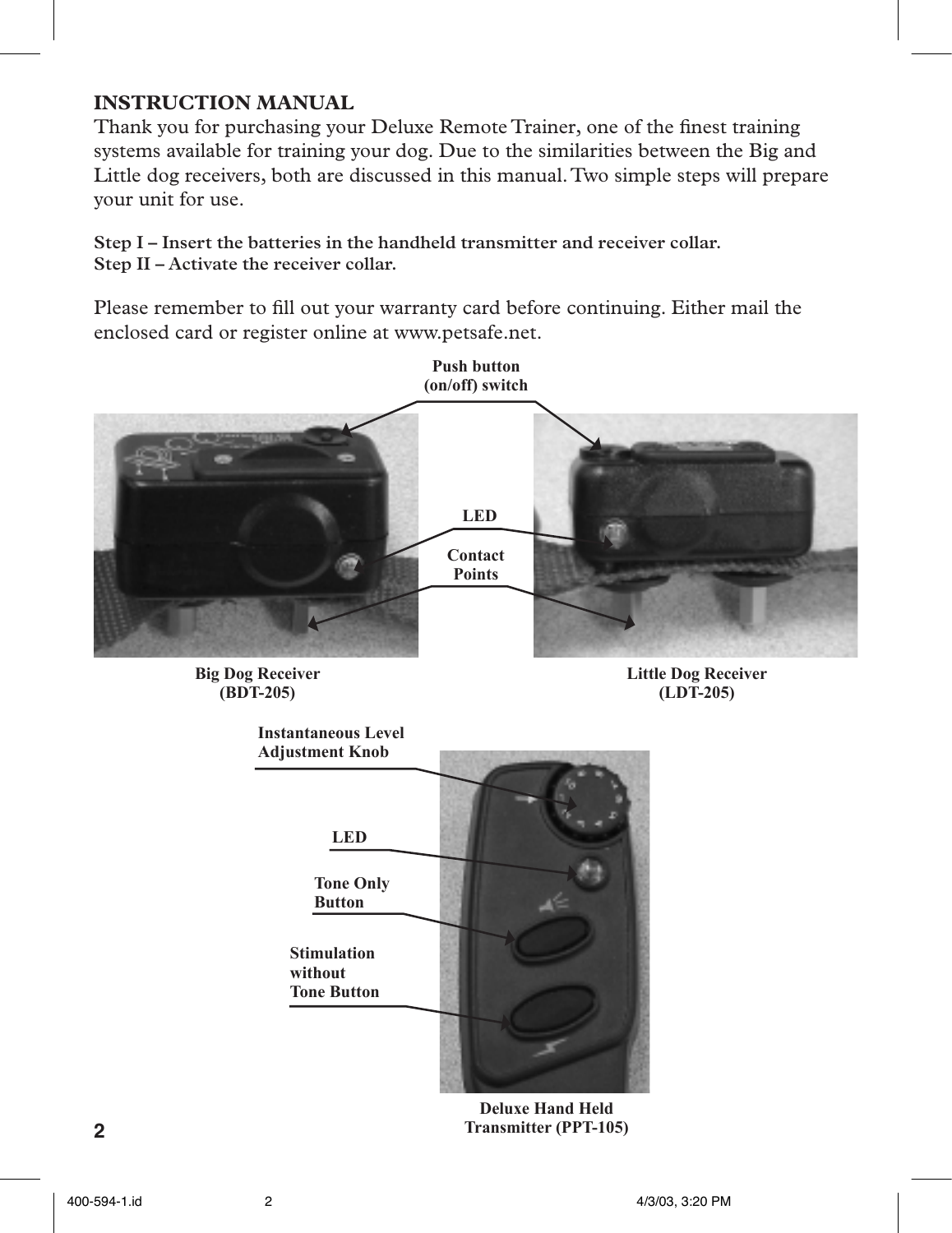#### **Step I — Insert Batteries Receiver for the PDLDT-305 Little Dog Trainer**

- Use a small Philips screwdriver to remove the two screws on the receiver.
- Press the battery door up in the direction of the arrows on the door. It will move up slightly and the door will release.
- Insert two, 3-volt lithium CR2032 batteries per the diagram on the receiver.
- Check to ensure the gasket is in place and clean.
- Replace the battery door.
- Tighten the screws. Do not over tighten.









**Press Door Up Pull Door Out Gasket for the PDLDT** 

## **Receiver for the PDBDT-305 Big Dog Trainer**

- Use a small Philips screwdriver to remove the two screws on the receiver.
- Remove the battery door.
- Insert two, 3-volt lithium CR2032 batteries per the diagram on the battery door.
- Check to ensure o-ring is in place and clean.
- Replace the battery door. Press and snap door into the receiver.
- Tighten the screws. Do not over tighten.

## **Hand Held Transmitter for Both Remote Trainers.**

- Pull the battery door open at the top.
- Insert the 9V battery according to the diagram in the transmitter. It will only fit one way.
- Replace the battery door by positioning the bottom edge and snapping door into place.
- Ensure the receiver collar is not on the dog. Activate the transmitter by pressing either the  $\bullet$  or  $\bullet$  button. The transmitter LED will light.



**O-Ring for the PDBDT**

**Positive "+" polarity of battery**

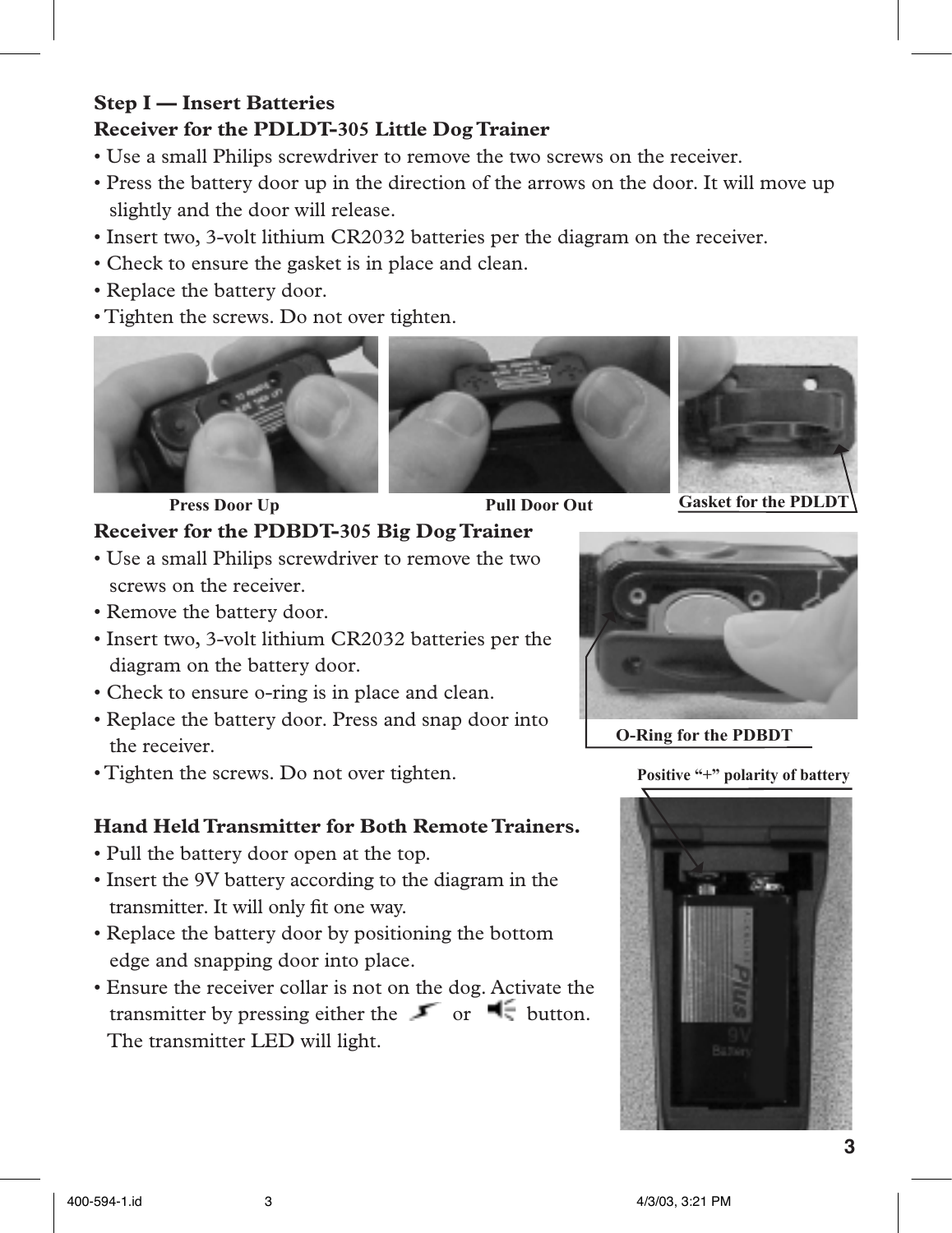**Push button (on/off) switch**





#### **Step II — Activate the Receiver Collar**

- To activate the receiver collar, press and release the receiver's on/off button.
- When the button is pressed, the LED will immediately come on and then flash twice after the button is released, indicating that the receiver is ready to receive signals.
- To turn off the receiver collar, press and release the on/off button. The LED light will come on when the button is pressed and will flash three times after the button is released, indicating that the unit has been turned off.

## **TESTING YOUR UNIT BEFORE USING**

*Note: An alternative way for quickly checking whether or not the receiver is on is to press the top button on the transmitter. Pressing this button will result in the receiver to beep only.*

- Turn off the receiver by pressing the on/off button. The receiver LED will flash three times.
- Loosen the two contact points on the collar until the threading is exposed.
- Bend the wire ends of the test light and twist them around the exposed threading.
- Securely hand-tighten the contact points over the test wires.
- Activate the receiver by pressing the on/off button. The LED will blink once.



**Test Light on Receiver Probes**

- Turn the adjustment knob on the transmitter to level 5.
- Press the Stimulation button.
- The test light will illuminate, indicating that the unit is operational.
- The higher the intensity level that is set on the transmitter, the brighter the light will shine.
- Loosen the contact points, remove the test wires, and securely tighten the contact points. Do not over tighten.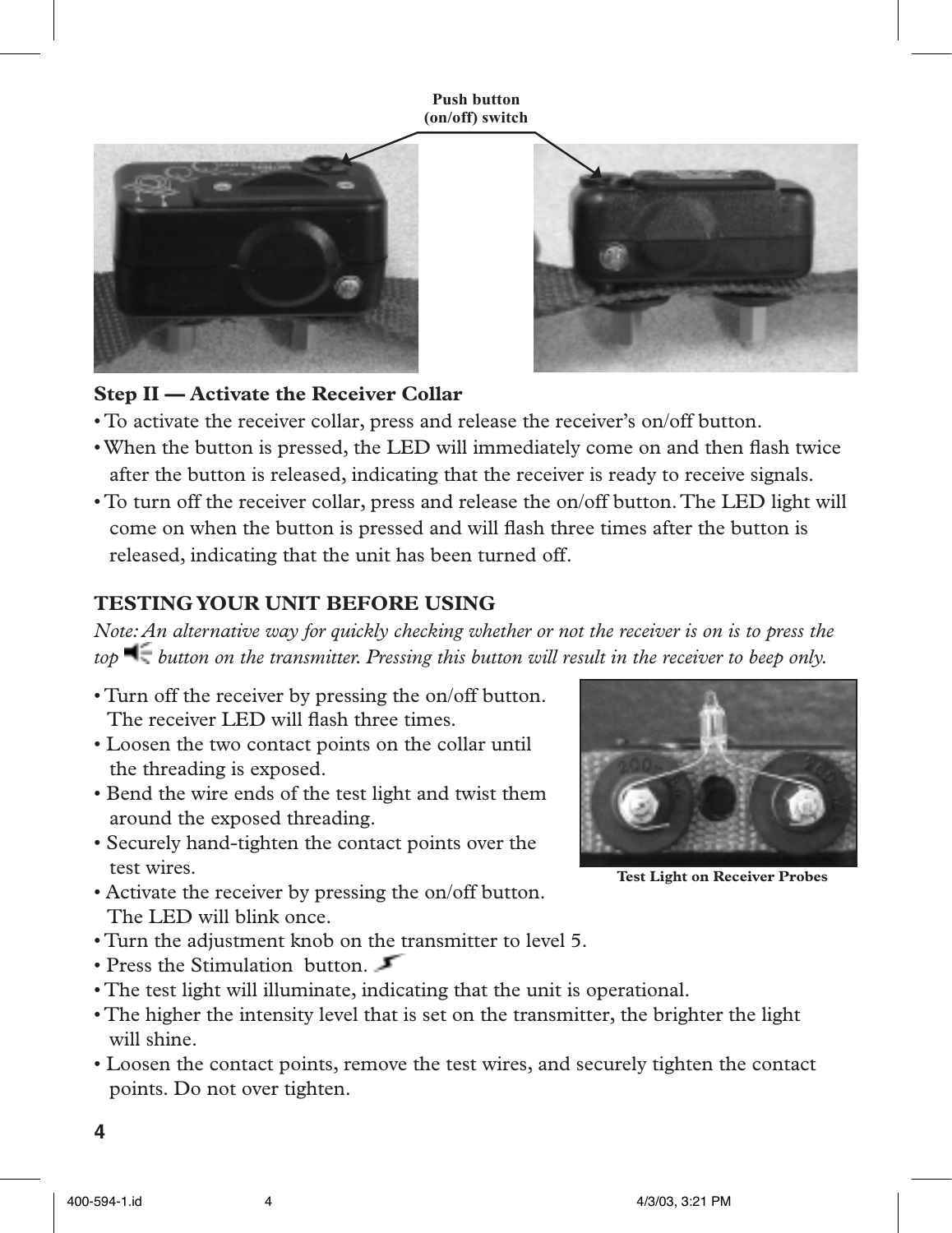## **USING YOUR TRAINING SYSTEM**

## **Fitting your Receiver Collar**

- Wash both your dog's neck and the contact points on the receiver collar.
- Place the activated receiver high on the underside of your dog's neck.
- Buckle the collar snugly on your dog, allowing enough room so that you can comfortably place one finger between the contact points and your dog's neck.

**Attention:** To ensure comfort, safety, and effectiveness of product please ensure the following.



During the first 2 days of training, do not use the training device on your dog without direct supervision.

- Check the fit to prevent excessive pressure by being able to insert one finger between the *metal probe* and your *dog's skin*.
- The dog's neck must be carefully examined daily for any signs of a rash or a sore.
- If a rash or sore is observed, discontinue the use of the collar for a few days.
- If the condition persists beyond 48 hours, see your veterinarian.
- The dog's neck area and the probes of the collar must be washed weekly with a wash cloth and mild hand soap, then rinsed thoroughly.

A condition called Pressure Necrosis, which is a de-vitalization of the skin due to excessive and prolonged contact against the collar may occur if the steps above are not followed.

## *READ THE PRODUCT'S INSTRUCTION MANUAL THOROUGHLY!*

## **To train using tone:**

- Press the tone button on the transmitter. This button can be used to "warn" your dog instead of giving him a stimulation. The sound emitted by the receiver can be just as effective as the stimulation on some dogs.
- To indicate that tone is being activated, the red LED light on the transmitter will remain illuminated as long as the button is pressed. If the LED light begins flashing every four seconds or does not illuminate, the transmitter battery should be replaced.

## **To train using stimulation:**

Use this button when either training or deterring unwanted behavior when the tone is not effective. Your dog responds to the transmitter's stimulation through two contact points on the waterproof receiver that touch the dog's neck. Therefore, it is important that the receiver is fitted properly onto your dog.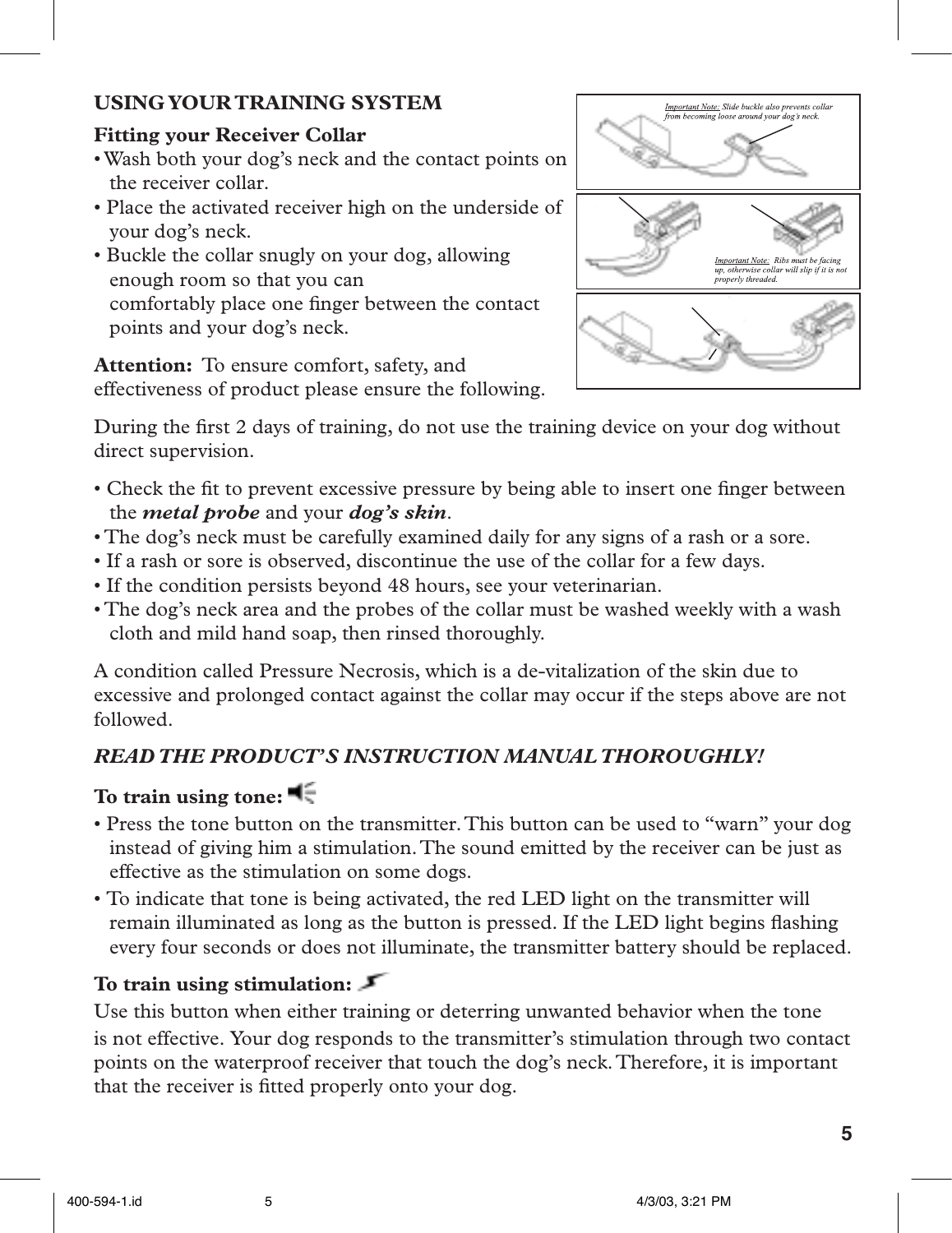Your unit comes equipped with two sets of contact points, medium and long. The medium should be used with dogs having shorter hair; the long should be used with dogs having longer hair. The contact points on the receiver, from the factory, are medium length.

- Select level 1 (lowest) on your transmitter.
- Walk around and wait for your dog to become distracted.
- Without a verbal command, press the stimulation button down for 2 or 3 seconds.
- To indicate that stimulation is being delivered, the red LED light on the transmitter will remain illuminated for as long as the button is pressed. If the LED light begins flashing every four seconds or does not illuminate, the battery should be replaced.

If after pressing the bottom/stimulation button the dog is still not responding to the stimulation, even at level 10, then the contact points may need to be changed to ensure better contact with the dog's skin. If the dog still shows no response, then the dog's hair may need to be trimmed. This will allow the contact points to penetrate through the hair and touch the dog's skin.

*NOTE: The stimulation will transmit for no more than 8 continuous seconds no matter how long the button is pressed. To re-activate, release and re-press the button.*

- Most dogs will turn their heads slightly in curiosity, scratch at the collar, or flick their ears at the correct stimulation level.
- If your dog shows no reaction to the stimulation level, go up 1 level at a time until you find the proper level for you dog.
- Since every dog is unique, it is important that you find the correct stimulation level for your dog. Take your time with this exercise before increasing the stimulation level, if needed.

*NOTE: A slight change in your dog's expression will let you know you are at the correct stimulation level. Your dog should not vocalize or panic, if this happens the stimulation level is too high. Go back to the previous level, and without using a verbal command, press the stimulation button down for 2 or 3 seconds.*

#### **FREQUENTLY ASKED QUESTIONS**

*Q #1: What is the range of my trainer?*

- A: Your trainer will operate up to 100 yards. However, weather and environmental factors such as terrain may affect its range.
- *Q #2: These products use what type of batteries?*
- A. Your receiver requires two, replaceable, 3-volt lithium batteries (CR2032). A set is included. Your transmitter requires one, 9-V alkaline battery, which is included. Both types of batteries are widely available at retail outlets.
- *Q #3: How much training time can I expect from my unit?*
- A. If your receiver is continuously turned on, you can expect having approximately two weeks of training time before needing to replace the batteries. **You can prolong the**
- **life of your batteries by turning off the receiver when it is not in use. <sup>6</sup>**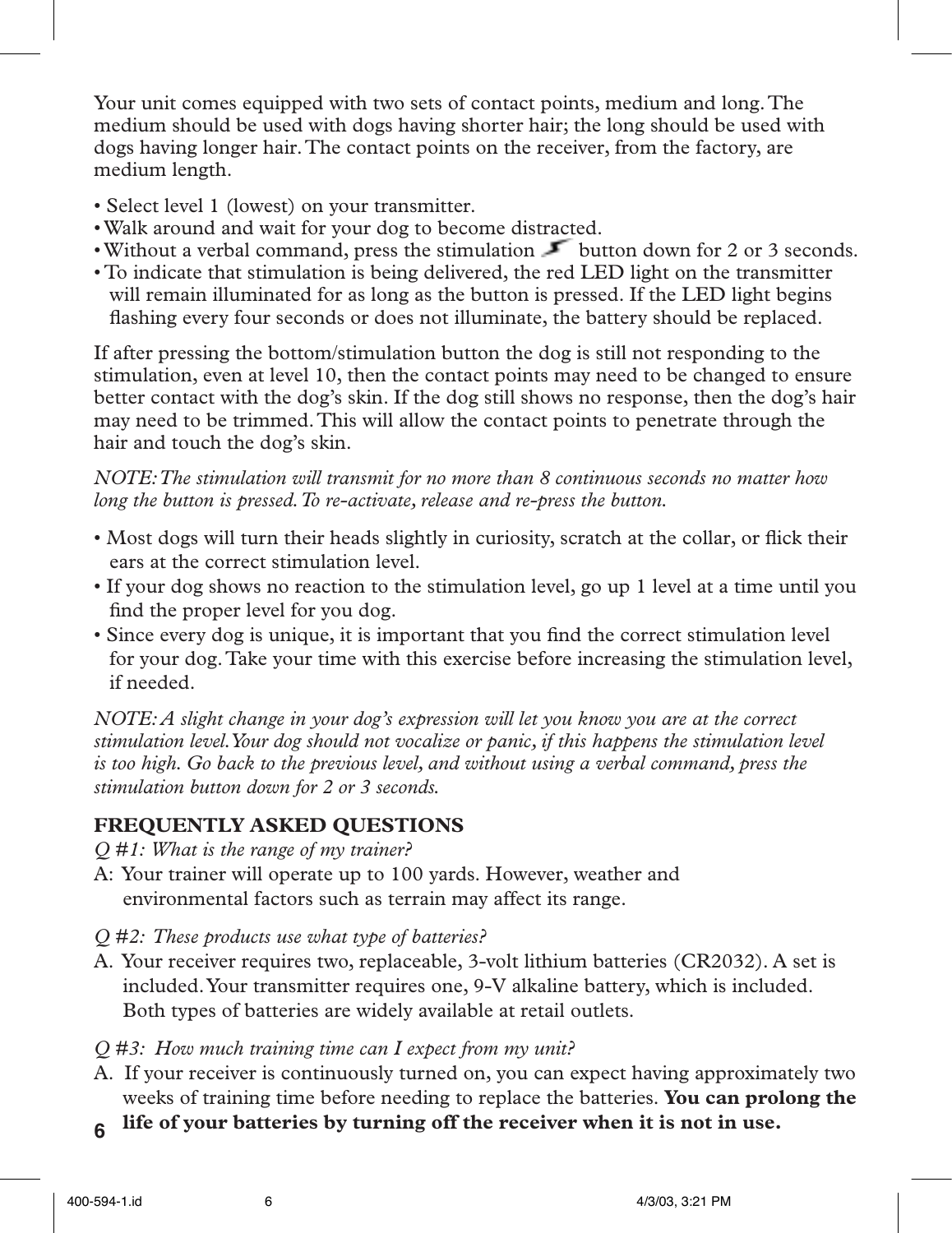Your transmitter should provide you with approximately two to four months of training time. These times may vary depending upon type and frequency of used.

- *Q #4: How will I know if a battery needs replacing?*
- A: The LED lights on your transmitter and receiver will tell you when you have a low battery. When the batteries are low on either unit, its LED light will flash once every four seconds.
- *Q #5: How should I store the transmitter and receiver when I am not using them?*
- A. If you do not plan to use for two weeks or more, turn off receiver. Store both at room temperature.

#### **TROUBLESHOOTING GUIDE**

Please refer to the guide below if you are experiencing problems with your Remote Trainer. Please call the Customer Care Center at 1-800-732-2677 with additional questions.

#### **Problem: My dog is not responding when I press the stimulation button.**

- 1. Check to see if the receiver is turned on.
- 2. Increase the level of intensity. As you turn the intensity knob on the hand held transmitter, watch your dog to determine his "recognition" level of the signal. See the "To train using stimulation" section.
- 3. Make sure that the collar's contact points are placed snugly against your dog's skin.
- 4. Make sure that the contact points on the receiver are not too short for your dog's hair length. If so, remove the medium length contact points and replace them with the longer length contact points.
- 5. Check to see if either the transmitter or receiver batteries need replacing.

#### **Problem: My training system's range does not go to 100 yards.**

- 1. Check to see if the receiver is turned on.
- 2. Check to see if either the transmitter or receiver batteries need replacing.
- 3. Make sure that you and your dog's immediate surroundings are free from metal obstructions that can reduce the unit's operational range.

#### **Problem: The receiver collar will not turn on.**

1. Replace the batteries.

#### **Problem: The receiver is not responding to the transmitter.**

- 1. Check to see if the receiver is turned on.
- 2. Check to see if either the transmitter or receiver batteries need replacing.
- 3. Make sure that the stimulation button on the transmitter is not being pressed for more than eight seconds. After eight seconds, the transmitter will stop sending signals until the button is released and again pressed.
- 4. Verify ID codes are matched:
	- Put intensity knob at level (1).
	- Stand 3 or more feet away from receiver.
	- Press  $\blacksquare$  and  $\blacksquare$  at the same time for 10 seconds or until receiver beeps twice.